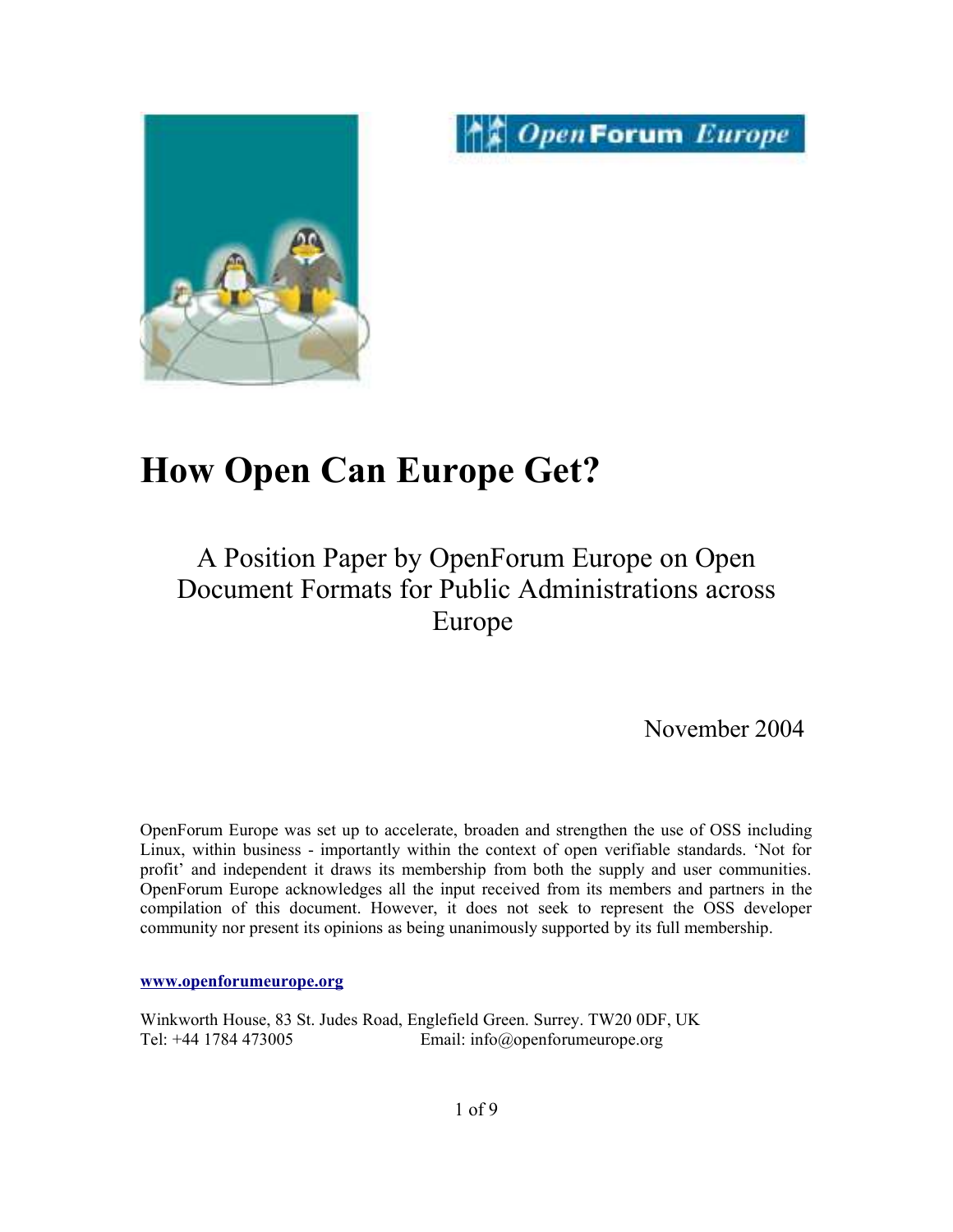## 1. Introduction

In April 2004 OpenForum Europe published a white paper on the contribution Open Source Software can make to Interoperability in Europe. This paper argued that an essential goal of the EU is to improve efficiency for both citizens and business, maximising the opportunity of operating in a cohesive environment. It recognised the particular integration issues of Europe dwarf the needs of the US, and that we talk of common processes, eGovernment, and a variety of programmes that are fundamentally there to promote interoperability.

Interoperability is a phrase that the ICT sector has seized on for years to promote independence, avoidance of proprietary lock in, and maximisation of market competitiveness. But it is only recently that the potential pitfalls have been fully recognised. These have largely been as a result of limited competition, and dominance in the market by a single supplier. So what can Europe do? What is the reality of interoperability in the real world?

The last White Paper presented the issue of Interoperability in the context of Open Source Software, against a background of the needs of the individual and community and not from a technologist viewpoint.

This White Paper is the product resulting from a briefing /discussion held by OFE in early September which explored the issues surrounding Open Document Formats. Open Document Formats have been identified as a key area of interoperability, and for this reason have been identified for specific focus in this series of white papers – 'How Open Can Europe Get'.

## 2. A User-Led Definition

The IDA programme of the EC (See note 1) published earlier this year a timely Working Paper, "Linking up Europe: the Importance of Interoperability for eGovernment Services", which has drawn some conclusions and provided pointers to success.

We selectively quote, "Interoperability is not simply a technical issue... it goes beyond this to include the sharing of information… and the reorganisation of administrative processes to support the seamless delivery...". It does not stop at national or administrative boundaries, linking together organisations, administrations, enterprises or citizens. To be effective it has to cover the three aspects of,

*Technical interoperability*– definition of open interfaces, protocols etc *Semantic interoperability*– meaning of exchanged information *Organisational interoperability*– aligning business processes, information architectures

This is a concise analysis that recognises the role of the individual as well as the process and infrastructure in guaranteeing openness.

Technical aspects of interoperability are necessary but not uniquely sufficient to achieve working interoperability. To achieve the levels of interoperability and ease of use which users are demanding requires a concerted effort. Given the rapid advance of technology and users' expectations, it is essential that policy makers avoid defining interoperability solely as a technical issue.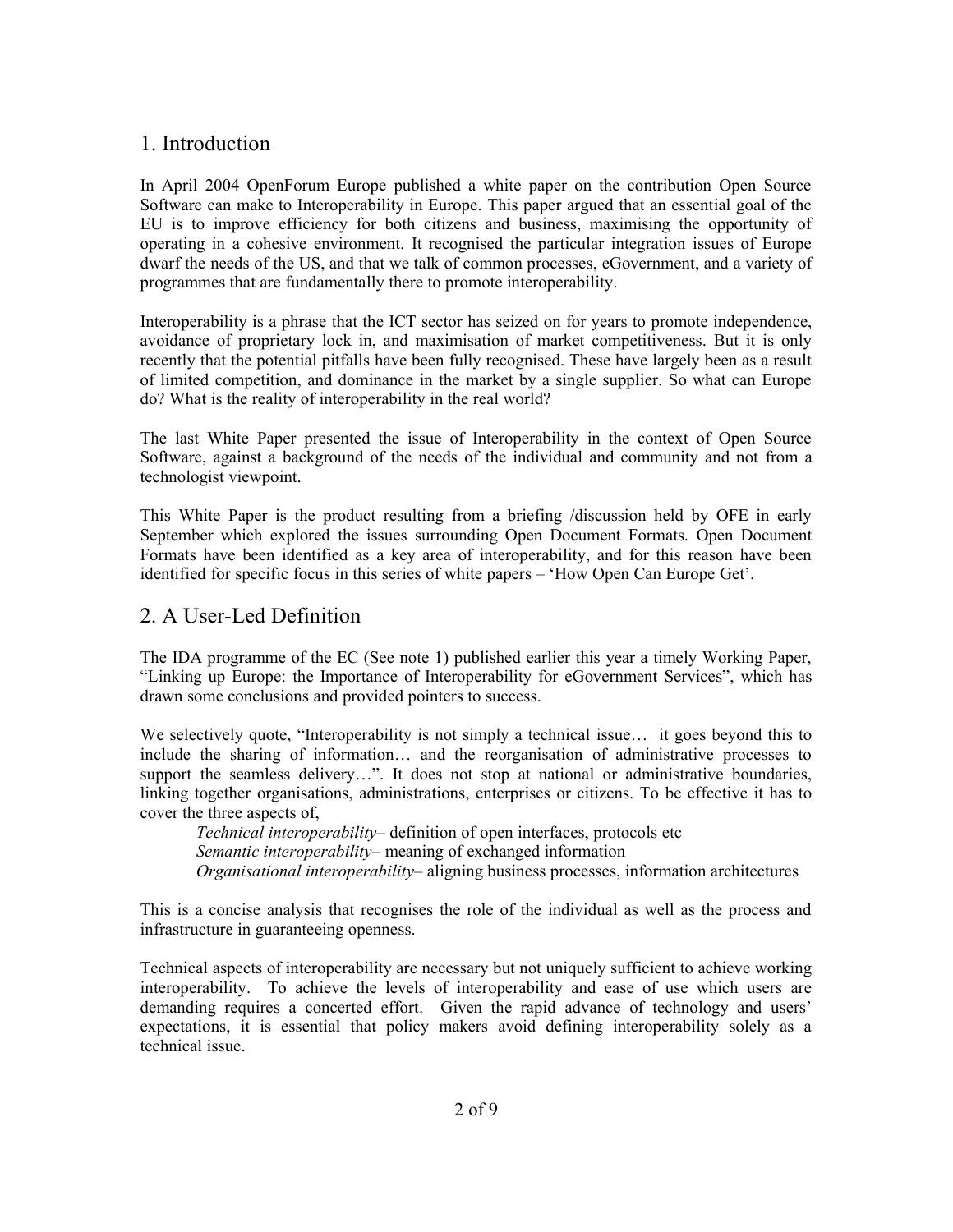Ultimately, interoperability should be defined from the users' perspective.

"Interoperability" is the fulfillment of users' need to exchange and use information among various devices and software products from multiple vendors or service providers. Technical barriers to interoperability should only be those resulting from limitations in technology. They should not be intentionally introduced or sustained by vendors or service providers except where required to meet security or other external requirements. In these cases, the rationale for the existence of barriers to access should be evident to the user.

### 3. The Need for "Openness"

There is general consensus in global government around the world that "Openness" is both pivotal and a postive. However, many people debate the meaning, implications and limitations of "Openness". The definition "Open" is also a potentially critical dynamic in the competitive landscape of the ICT industry. As a result there are various points of views, and conflicting definitions. So how do we come to terms with what is open? How can openness be leveraged to support dynamic, responsive, and cost effective government?

Governments must be "open" to their primary clients - citizens and businesses. Ensuring wider and equitable access to government services and enhanced responsiveness is the objectives of eGovernment. "Open" in this context implies that public administrations allow access to government applications via a choice of platforms based on a variety of technologies which do not to impose a single platform, operating system or HW configuration on the general public*.*

Information systems are essential to permit governments to deal with the complexity, globalization, security, mobility, and fiscal demands and constraints. Government has the right to define the configuration and flexibility of their information systems. ICT software and hardware are now as essential to national infrastructure as rail, road and utility systems.

Those systems should communicate seamlesslly with other required systems. They need to be easily reconfigurable. They need to have the flexibility to source technology from a variety of vendors and leverage innovative emerging technology from any source originating under any development model. Enabling this flexibility is at the essence of "Openness".

Openness is not a political statement, development method, or assessment of competing economic models. Openness is simply a means to an end*.* It is essential that we do not lose sight of the objective. The objectives of "Openness"include:

- Ensuring flexibility
- Ensuring interoperability
- Avoiding vendor lock-in
- Avoiding imposing technology decisions on the community
- Driving cost effectiveness
- Ensuring future access to information
- Ensuring a level playing field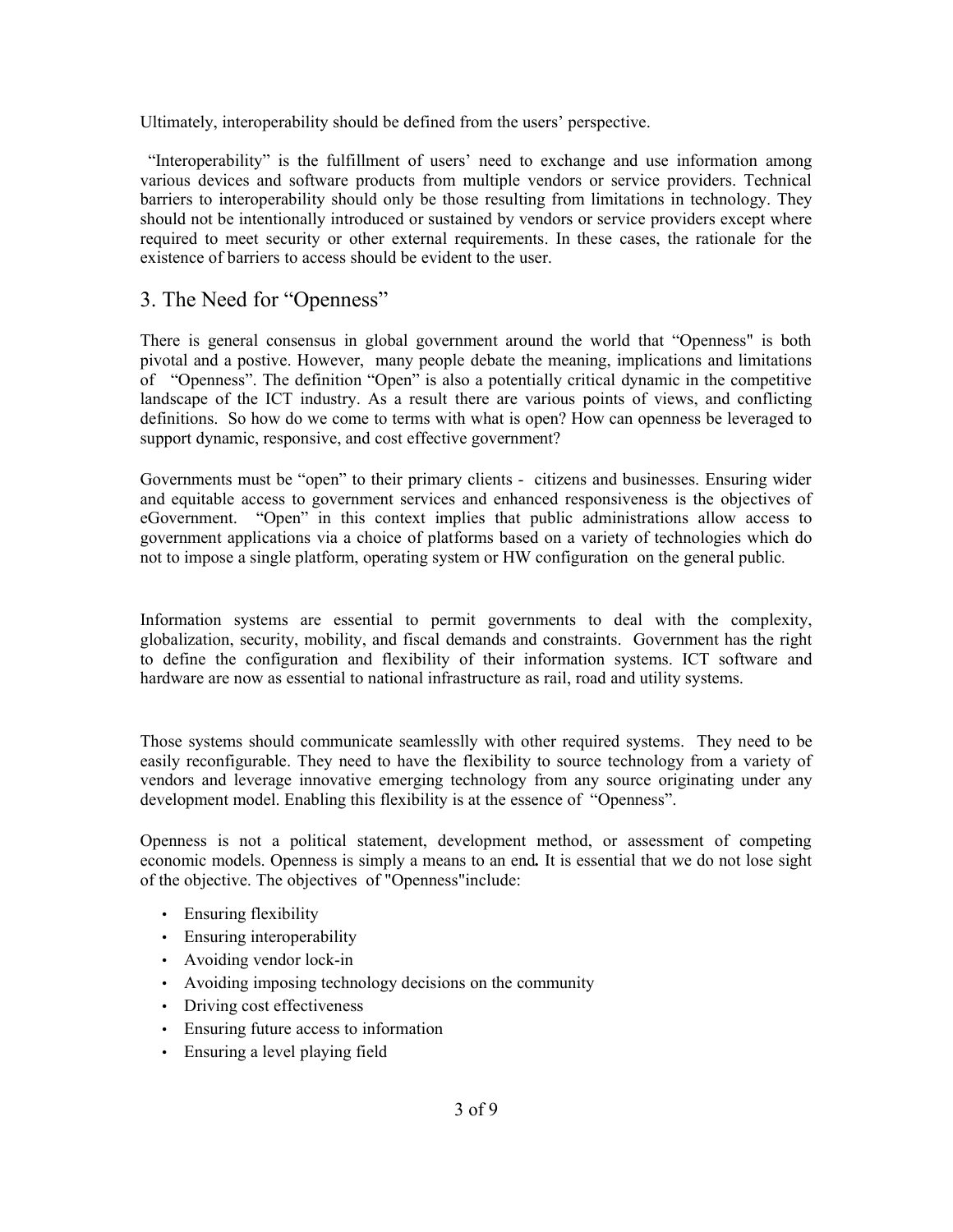- Maximizing freedom of action
- Supporting social inclusion

Technical and organisational interoperability in particular create an innovation-friendly environment for effective business model innovation and functional/technical innovation. This creates real economic value and an entry point for SMEs. An open IT ecosystem is a core part of an innovation friendly environment for the evolution of IT systems and new business models.

Document formats have a powerful networking effect. The requirement to exchange, access and archive documents with fidelity re-enforces the usage of a limted number of file formats. If this format is proprietary and controlled by one vendor, then the principles of openness are violated. Government's flexibility is reduced, public access is limited. There are significant technological and intellectual property constraints that compound the difficulty of other vendors to participate in delivering government services and spur innovation.

This lack of alternatives implies inefficiency in the market and low value for money. Public administrations are locked in to the technology, strategy and pricing of a single supplier. There is often a defacto absence of alternatives in practice, if not in theory. The use of a proprietary document file format implies that a particular technology decision is imposed on administrations, businesses and citizens.

The public authorities may not have the technical capability or the rights to view and manipulate archived documents at some future date – of which they are the intellectual orginators and owners. As a result of concerns and the failure to address the confusion in this area, many governments feel a a compelling impetus to move to a common "Open" document format.

## 4. Open, Verifiable Standards

"*Open, verifiable standards*" form the first part of the opportunity from Openness. However, it is only too easy to be drawn into the world of the academic definition rather than the pragmatism that is necessary for organisations to draw full benefit. The characteristics of openness when applied to standards are:

- Published without undue or unreasonable restriction, and
- Controlled by an independent organization with an open, well-defined process for evolution of the standard, not by a vendor.
- Freely available for adoption by the industry without constraint,
- Implemented by offerings that are available in the market.

*Lack of restriction* allows any vendor, or a public administration itself, to view, understand and design implementations that can create and manipulate documents stored in the format.

*Control by an organisation* allows for stability and the assurance of open and fair access. Requirements can be openly submitted, prioritised, and incorporated in the specification. The industry organisation can also facilitate the proper evolution of a specification in the broader ecosystem of related and complementary open standards.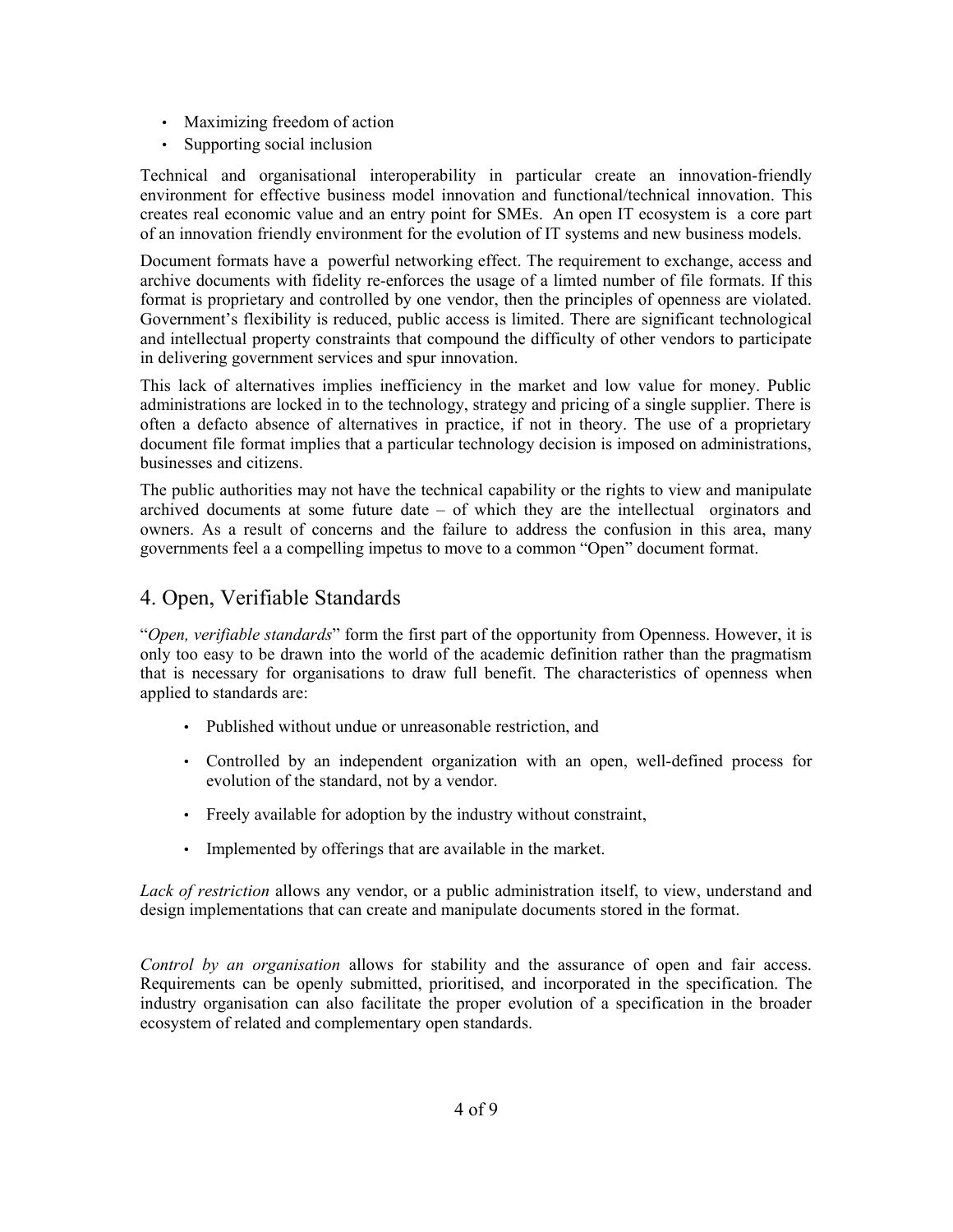*Free availability* removes artificial barriers to entry to the market. It promotes healthy competition, cost effectiveness and the delivery of innovative alternatives. It also allows for very specialised and niche solutions that may need to use a document format. Such access must as a minimum be on a reasonable, non-discriminatory basis, and preference without royalty.

#### *Implementation by various vendors* in the market implies choice, alternatives, and longevity.

In this way proprietary "standards" may satisfy such a pragmatic definition of openness provided they are then endorsed by a consortium or standards setting body. Standards evolve and mature driven by pragmatism, lifecycle, take-up rates and efficiency. Examples that many people are familiar with include HTTP, HTML, WAP, TCP/IP, VoiceXML, XML, and SQL. They are typically built by software engineers from various IT/software companies who collaborate under the auspices of organizations such as W3C, OASIS, OMA, ISO, and IETF.

Such a pragmatic approach is illustrated firstly by OpenOffice which originated in the proprietary world and secondly PDF, which despite being introduced by Adobe, is widely accepted by the industry as open. It has been used for the publication of this white paper and is commonly found on EU websites.

Insistence on openness does need to be tempered with such pragmatism. In reality, openness is a continuum. There are varying degrees of openness. There may be situations where public authorities may have requirements that can be addressed best by new technologies that have not fully exploited the standardisation process. However, intent to make full use of the process should always be a pre-condition of selection.

In these situations, and especially when considering technologies that impact the access, exchange and interaction of information, it is wise to select technologies that are further along the open continuum . In general, the best procurement policies are those which meet the technical requirements and adhere to the principles of openness, which incorporate user requirements and cost effectiveness as primary drivers.

In contrast, "Proprietary" describes interfaces that are developed by and controlled by one company and which have not been made freely available for adoption by industry. Proprietary software uses non-public interfaces or formats. When an interface is non-public, the owner of the proprietary interface controls the interface, including when and how the interface changes, and whether, how and who can adopt it and the terms and conditions of use.

Most public authorities and most software vendors are very supportive of the principle of **Open Document Formats**. There are a number of alternative approaches being advocated and each has merit. The two significant alternatives are, as the Valoris report commissioned by the European Commission concluded, the Office 2003 XML and the OpenOffice.org XML formats.

The Office 2003 XML format is being supported by Microsoft Inc. and OpenOffice by the Organization for the Advancement of Structured Information Standards (OASIS) and will subsequently be submitted to ISO.

## 5. OpenOffice.org XML Format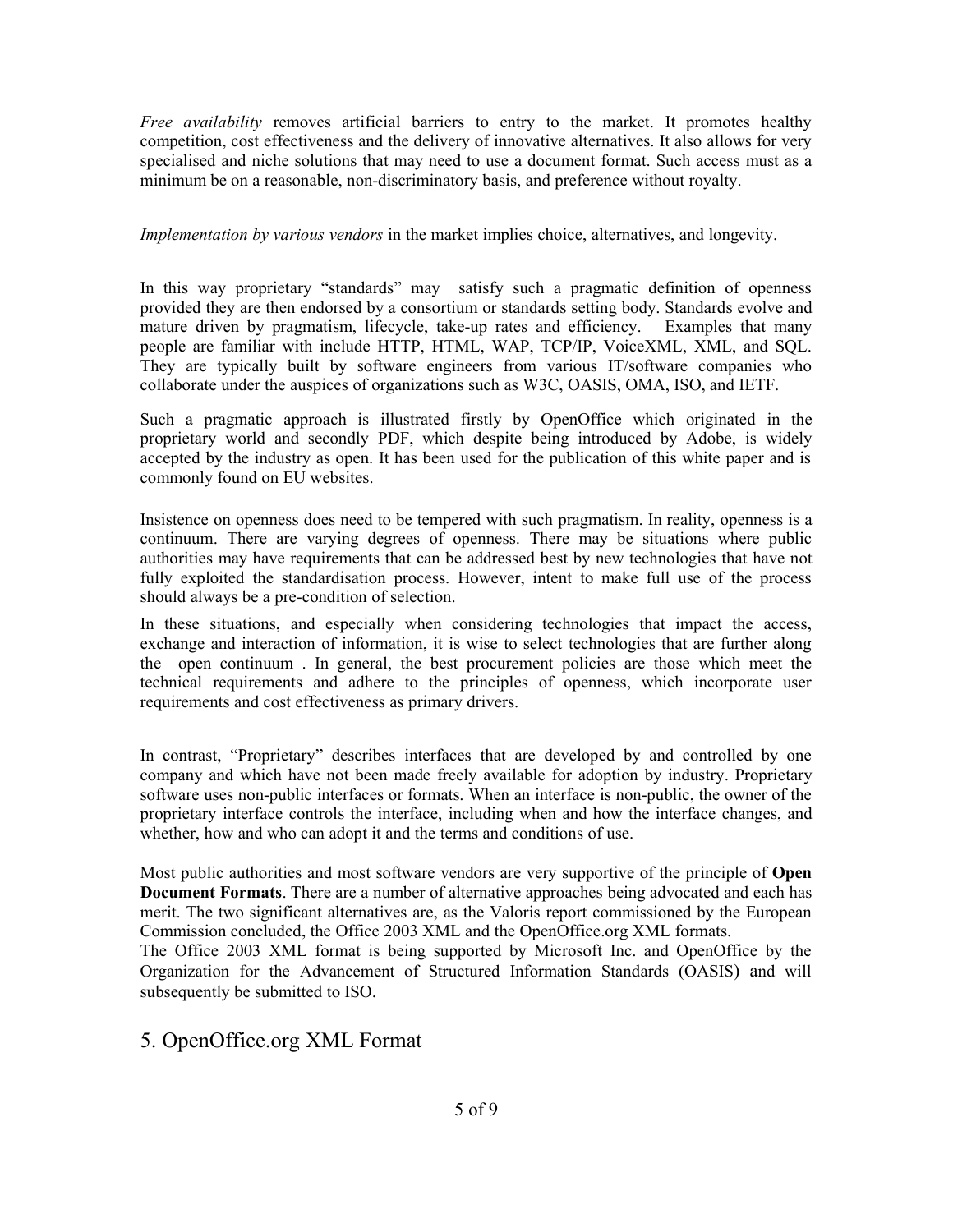The OpenOffice.org XML file format currently stands out from the alternatives in terms of openness, completeness, and wide implementation. It has been under development since 1999, and has been in the hands of an independent Technical Committee at OASIS since 2002.

The OpenOffice.org XML file format has advantages over alternatives because:-

- it is not controlled by any single vendor,
- ·its definition is in the hands of a Working Group,
- ·the working group has open membership
- ·there is a formal change-control process,
- ·it is not hampered by any legal or licensing conditions.

The Working Group published its consensus Committee Draft in early 2004. It is in the process of finalizing the file format as an OASIS standard. Following this, it has been proposed, and agreed to, that the format should be submitted to ISO to be considered for ratification as a true International Standard.

The OpenOffice.org XML format, therefore appears to comply with the defined conditions of an open solution . It also covers all major types of office documents: presentations, word processing documents, and spreadsheets. Furthermore, it uses XML Namespaces properly to ensure that these types of documents can be combined in an efficient, modular fashion.

Due to the availability of the OpenOffice.org software the OpenOffice.org XML format can be used on all major desktop platforms including Microsoft Windows, Linux, Mac OSX and the Solaris operating system. In addition, OpenOffice.org and derivative products are available for 44 languages with many more under development. Since the XML file format is the default in the OpenOffice.org suite most OpenOffice.org users are already creating open XML document files.

Finally, the OpenOffice.org format has been implemented by multiple vendors, including IBM, Sun, Novell, KingSoft, and Red Hat. It is proven, reliable, and interoperable, and would seem a prudent choice for those who are concerned with the openness, availability, and longevity of their office documents.

## 6. The Microsoft Office 2003 XML Reference Schema

The Office 2003 Office Reference Schema is an XML based file format which has been published and will be licensed royalty free with minimum restrictions. This bodes well for interoperability; nevertheless, there remain a number of issues:

The most significant concern is that WordML is not really the document format of Microsoft products.The underlying file formats remain .doc; .xls, and .ppt . These are the formats in which files are stored when an end user clicks "save". User intervention is required if the user wants to avoid saving a file in .doc, .xls or .ppt and save the file in WordML. The WordML format will never be used in significant volume as long as .doc and related formats are the defaults.

Word itself has long had the ability to save documents in various formats including 3 web formats, RTF, 3 variations of plain text, 6 versions of word, 5 versions of WordPerfect, and 2 versions of works. The reality is that the default setting and the network effect of the requirements for file interchange forces end users towards adoption of the default binary file formats. Should government department applications be allowed to bias users to one particular format by specific auto save functions?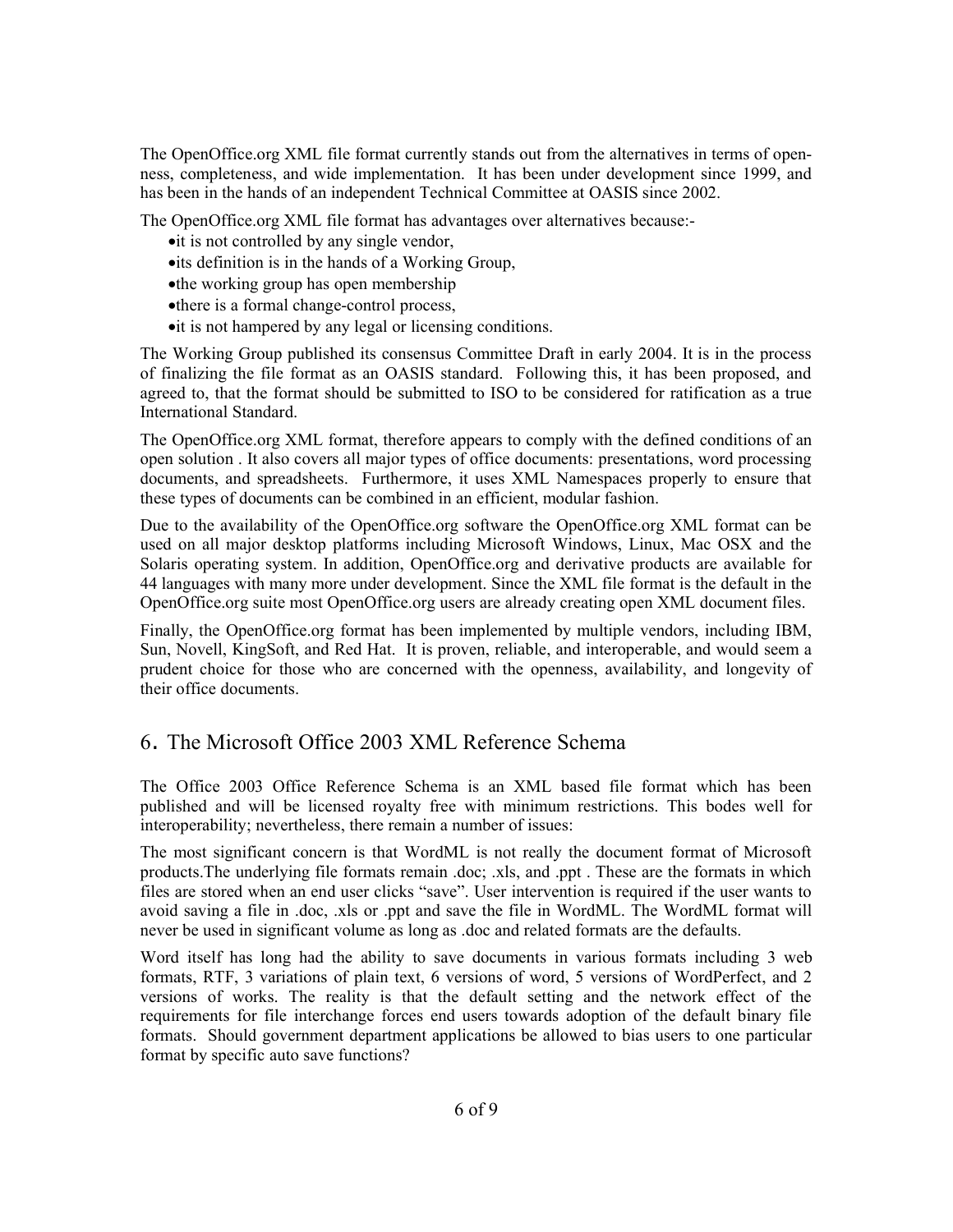In these circumstances, the network effects risk driving an increasing dependency on unique file formats and by extension a dependency on specific software products. To date, the Microsoft Office 2003 XML reference schemas are incomplete and do not include definitions for presentation material, such as a XML representation for PowerPoint. Therefore, this proposed solution as an open file format does not alter the status quo.

A second issue is that a mixture of proprietary data with the XML file format could hinder interoperability. In some situations, tags such as like  $\leq$ bindata $\geq$ , where proprietary, platform specific, non portable information which is unreadable, is mixed with the OfficeXML render the document non-portable. The net effect of these extensions is that vendors can restrict other applications from properly viewing, accessing and manipulating a file created with their application. The result is a potential extension of the network effect based control that a vendor may have, introduce compatibility problems, and thus reduce a government's choice and flexibility.

Thirdly, the format is licensed and not "controlled by an open industry organisation with a welldefined inclusive process for evolution of the standard". There is no open process for requirements definition and prioritisation, which allows Microsoft the right to modify the specification without consultation. This seems to introduce considerable leverage and a competitive advantage as a result of that control. This means that the playing field is not yet level and that maximum value, choice and flexibility are not being delivered to public administrations.

Finally, there are legal concerns regarding the terms under which Office XML file formats can be used by other developers. The right unilaterally to change the licensing terms is the most disconcerting. There is room for real concern that competitive software development efforts could be impeded by legal means. Legal advice concerning this issue is recommend as per any large scale implementation.

## 7. Other Complementary Formats?

The essence of Open standards is the provision of choice and continuing competition and innovation in the market. One specific area relates to the wide spread use of PDF in relation to publishing formats.

The document life-cycle includes not only a need for open standards among office file formats, but also for open delivery and publishing formats. The requirements of delivery documents are different from those of office documents. Delivery documents need to preserve the look and feel of their originals without being impacted by user hardware and software environments. They need to ensure document authenticity, security, and in some cases provide document rights management and usage restriction features. Additionally, there is a growing requirement for the accurate archival and long-term preservation of electronic documents.

PDF has become a published specification and a de facto standard for delivery documents. It is, however, a commercial application; nevertheless, it has a high level of openness with a large and active community of OSS and commercial developers of PDF creation-manipulation tools. PDFreading software is freely available and widely distributed across every major hardware platform and operating system. Additionally, PDF creation tools are tightly bound to both main office applications Microsoft Office and OpenOffice.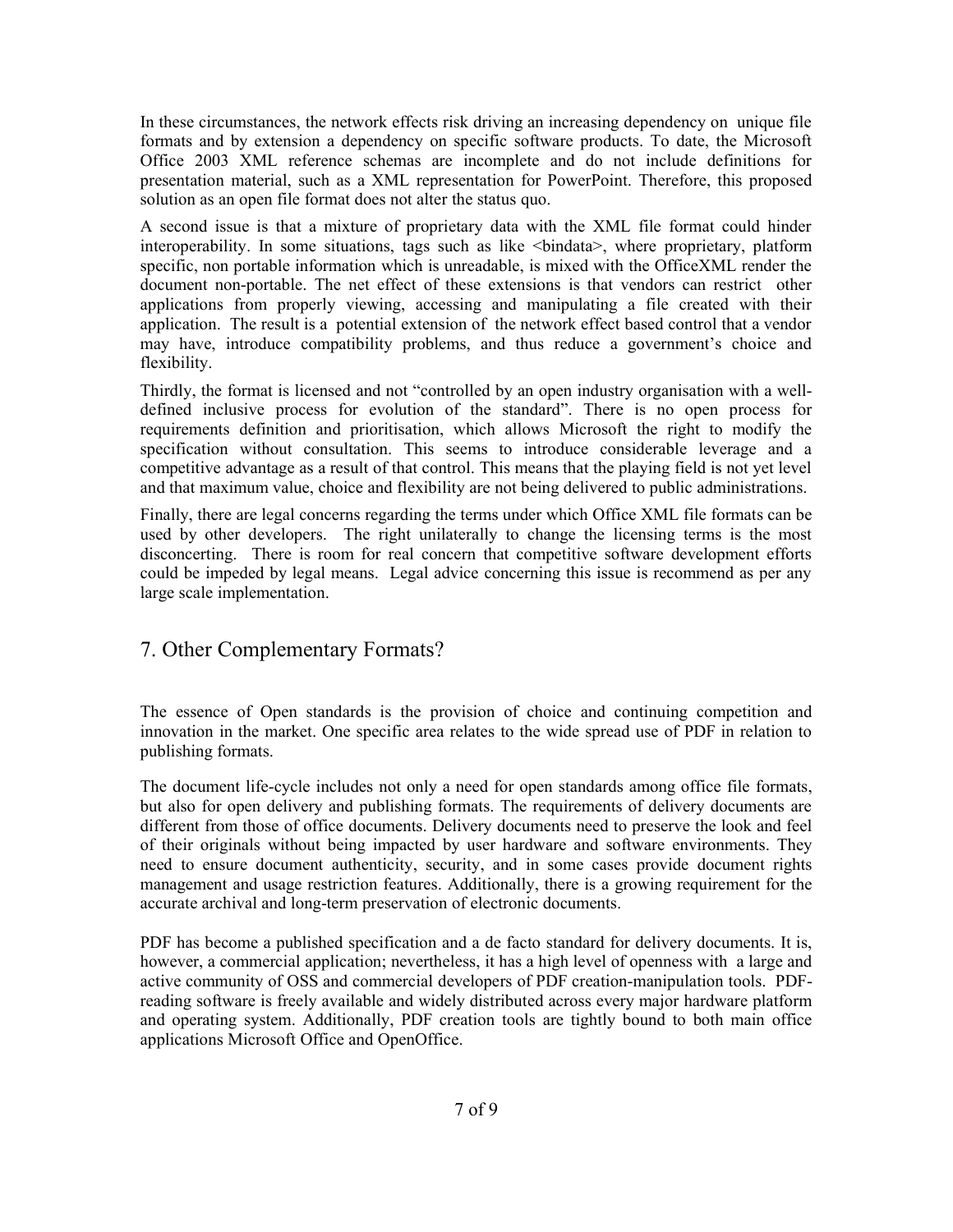The capability of PDF to combine and preserve content from any application, including specialized ones like CAD and desktop publishing, can provide access to documents that otherwise may be unavailable to many users. Access can be provided to documents that might otherwise be unavailable to most users. The ability to comment and markup, implement metadata with open standard RDF XML, and for user-defined XML electronic forms are positive innovation examples. Digital signatures and content protection with document rights management have not been developed it to date in any other proposed solution.

PDF-based specifications are emerging as open ISO standards for specific usages. For example ISO standards are being developed around PDF for long-term preservation and archiving, engineering documentation, accessible content for the disabled, and ensuring pre-press document accuracy. As and when these PDF variants are ratified as ISO standards, the PDF specification will take on an even greater level of openness and acceptance

## 8. Recommendations

We commend the European Commission for taking the initiative to encourage vendors to support open file formats and engage in the OASIS technical committee discussions. OFE strongly endorses this initiative.

OFE recommends:

- That the European Commission and member states move towards the use of open document formats as a matter of principle.
- Support should be required in the tendering process for such open formats in software procured by public administrations.
- Software vendors should define the open format as a user default in software used by public administrations.
- Administrations should ensure that vendors implement ODF as defaults in their applications sold to government;

Which open document format is selected is not a political decision but a usability, accessibility decision. We strongly recommend that European public authorities select open document formats that comply with the principles of openness. OFE believes that the OASIS OpenOffice XML formats have considerable technical merit, relatively broad support with great potential. They will evolve in an appropriate manner with broad industry participation.

OFE would thus further recommend that:

• Public administrations across Europe evaluate the OASIS OpenOffice XML formats as a standard

• Open delivery and ISO-standardized archival file formats are considered to be important by administrations, because of increasing needs of document control and preserving documents for the long term, independent of any hardware platform or operating system.

• Microsoft are encouraged to consider the donation of schemas to OASIS.

• The Commission should encourage all vendors to participate in the technical committee at **OASIS**